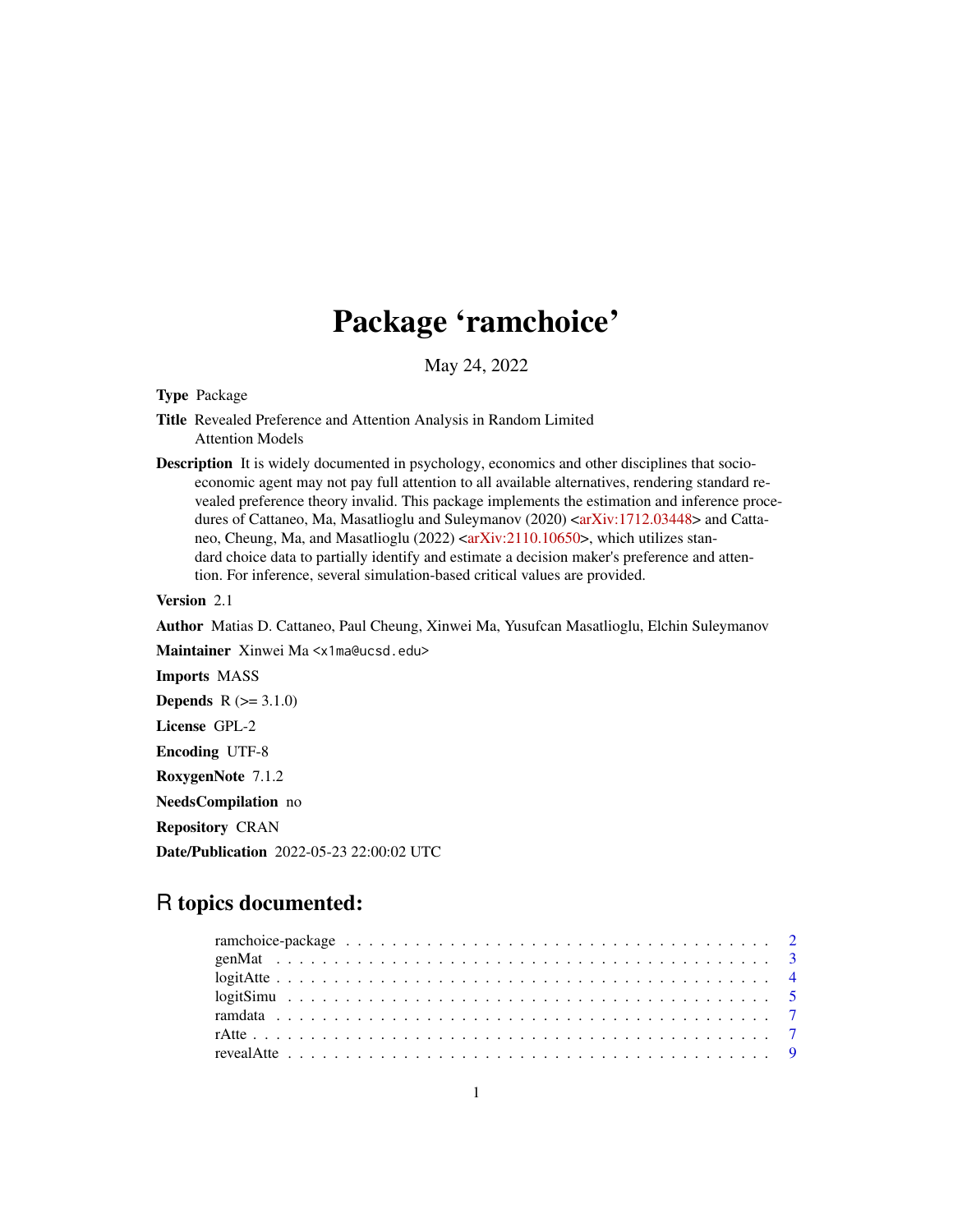# <span id="page-1-0"></span>2 ramchoice-package

ramchoice-package *ramchoice: Revealed Preference and Attention Analysis in Random Limited Attention Models*

# **Description**

Information about socio-economic agent's preference (consumer, firm, organization, voter, etc.) is important not only for understanding the decision-making process, but also for conducting welfare analysis and providing robust policy recommendations. However, it is widely documented in psychology, economics and other disciplines that decision makers may not pay full attention to all available alternatives, rendering standard revealed preference theory invalid.

This package implements the estimation and inference procedures documented in [Cattaneo, Ma,](https://arxiv.org/abs/1712.03448) [Masatlioglu, and Suleymanov \(2020\),](https://arxiv.org/abs/1712.03448) and [Cattaneo, Cheung, Ma, and Masatlioglu \(2022\),](https://arxiv.org/abs/2110.10650) which utilize standard choice data to partially identify decision maker's preference and attention. For statistical inference, several simulation-based critical values are provided.

The following functions are provided: [revealPref](#page-10-1) and [revealAtte](#page-8-1) (the main functions for revealed preference and attention analysis), [sumData](#page-14-1), [genMat](#page-2-1), [logitAtte](#page-3-1), [logitSimu](#page-4-1). A simulated dataset [ramdata](#page-6-1) is also included for illustration purposes.

#### Author(s)

Matias D. Cattaneo, Princeton University. <cattaneo@princeton.edu>.

Paul Cheung, University of Maryland. <hycheung@umd.edu>

Xinwei Ma (maintainer), University of California San Diego. <x1ma@ucsd.edu>

Yusufcan Masatlioglu, University of Maryland. < yusufcan@umd.edu>

Elchin Suleymanov, Purdue University. <esuleyma@purdue.edu>

#### References

M. D. Cattaneo, X. Ma, Y. Masatlioglu, and E. Suleymanov (2020). [A Random Attention Model.](https://arxiv.org/abs/1712.03448) *Journal of Political Economy* 128(7): 2796-2836. doi: [10.1086/706861](https://doi.org/10.1086/706861)

M. D. Cattaneo, P. Cheung, X. Ma, and Y. Masatlioglu (2022). [Attention Overload.](https://arxiv.org/abs/2110.10650) Working paper.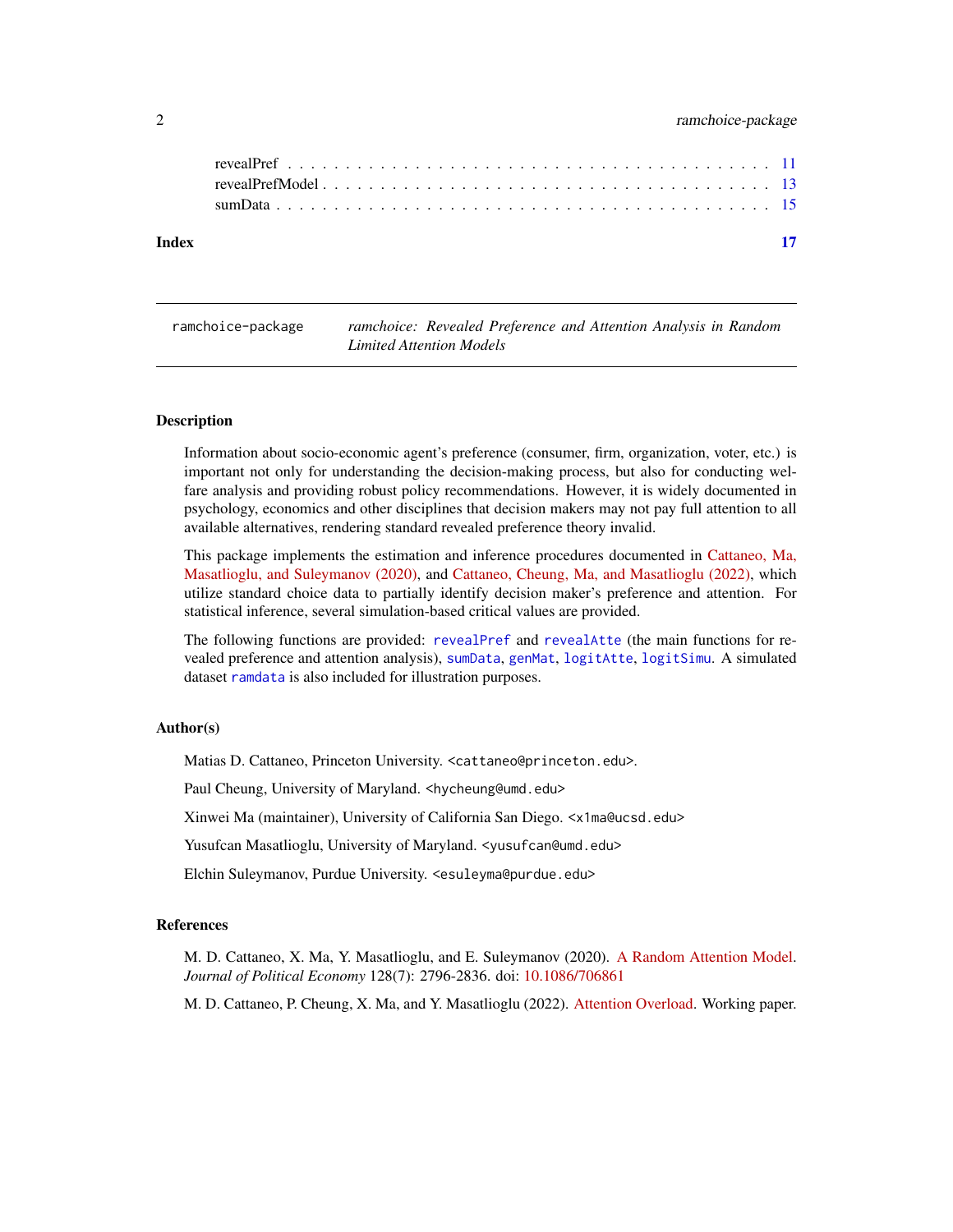<span id="page-2-1"></span><span id="page-2-0"></span>

# Description

genMat generates constraint matrices for a range of preference orderings according to (i) the monotonic attention assumption proposed by Cattaneo, Ma, Masatlioglu, and Suleymanov (2020), (ii) the attention overload assumption proposed by Cattaneo, Cheung, Ma, and Masatlioglu (2021), and (iii) the attentive-at-binaries restriction.

This function is embedded in [revealPref](#page-10-1).

# Usage

```
genMat(
  sumMenu,
  sumMsize,
 pref_list = NULL,
 RAM = TRUE,AOM = TRUE,limDataCorr = TRUE,
  attBinary = 1
)
```
# Arguments

| sumMenu     | Numeric matrix, summary of choice problems, returned by sumData.                                                                                                                                                             |
|-------------|------------------------------------------------------------------------------------------------------------------------------------------------------------------------------------------------------------------------------|
| sumMsize    | Numeric matrix, summary of choice problem sizes, returned by sumplata.                                                                                                                                                       |
| pref_list   | Numeric matrix, each row corresponds to one preference. For example, $c(2, 3, 4)$<br>1) means 2 is preferred to 3 and to 1. When set to NULL, the default, c(1, 2, 3,<br>$\ldots$ , will be used.                            |
| <b>RAM</b>  | Boolean, whether the restrictions implied by the random attention model of Cat-<br>taneo, Ma, Masatlioglu, and Suleymanov (2020) should be incorporated, that is,<br>their monotonic attention assumption (default is TRUE). |
| <b>AOM</b>  | Boolean, whether the restrictions implied by the attention overload model of<br>Cattaneo, Cheung, Ma, and Masatlioglu (2021) should be incorporated, that is,<br>their attention overload assumption (default is TRUE).      |
| limDataCorr | Boolean, whether assuming limited data (default is TRUE). When set to FALSE,<br>will assume all choice problems are observed. This option only applies when<br>RAM is set to TRUE.                                           |
| attBinary   | Numeric, between $1/2$ and 1 (default is 1), whether additional restrictions (on<br>the attention rule) should be imposed for binary choice problems (i.e., attentive<br>at binaries).                                       |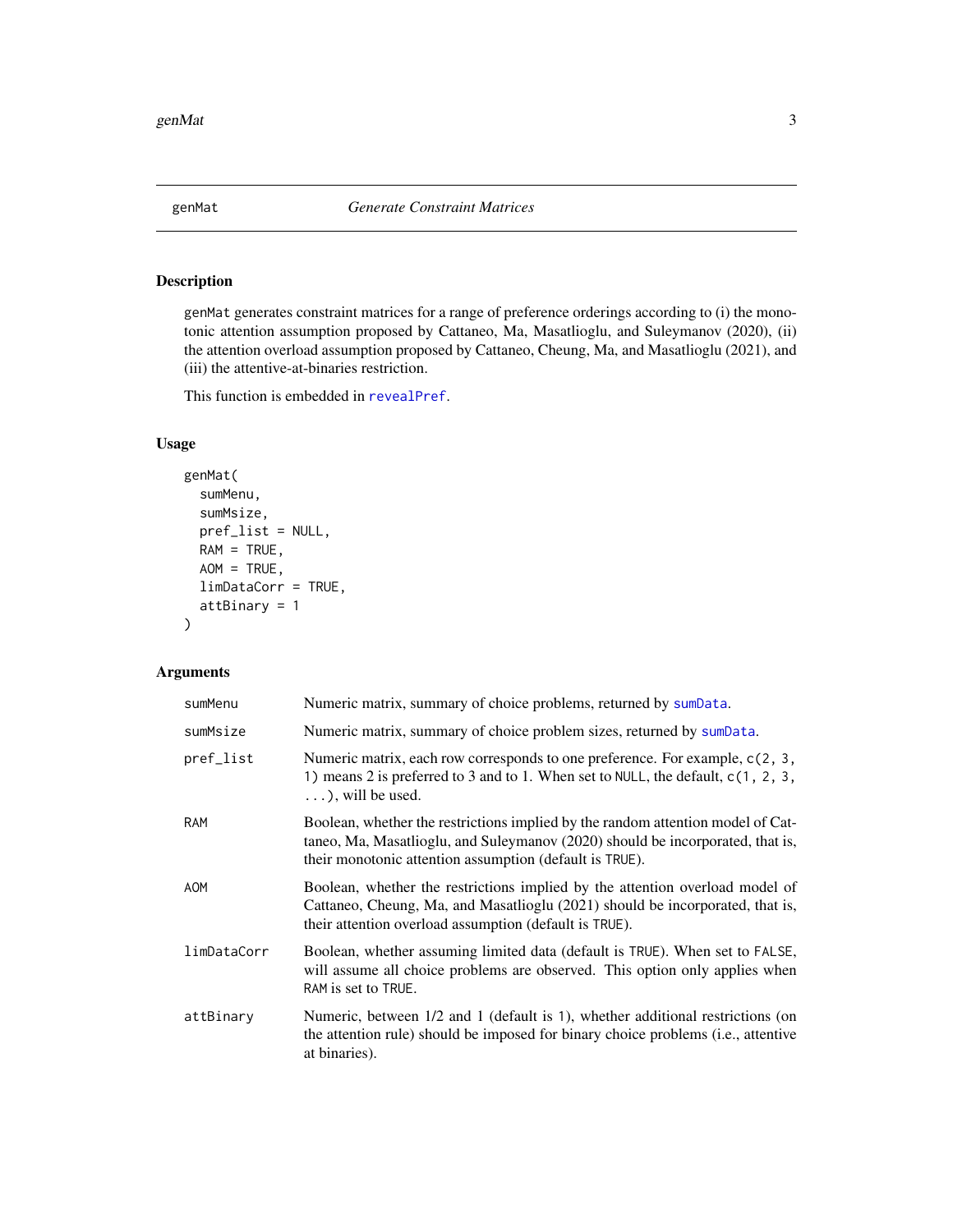### <span id="page-3-0"></span>Value

|        | Matrices of constraints, stacked vertically.                                                                 |
|--------|--------------------------------------------------------------------------------------------------------------|
| ConstN | The number of constraints for each preference, used to extract from R individual<br>matrices of constraints. |

#### Author(s)

Matias D. Cattaneo, Princeton University. <cattaneo@princeton.edu>. Paul Cheung, University of Maryland. <hycheung@umd.edu> Xinwei Ma (maintainer), University of California San Diego. <x1ma@ucsd.edu> Yusufcan Masatlioglu, University of Maryland. < yusufcan@umd.edu> Elchin Suleymanov, Purdue University. <esuleyma@purdue.edu>

# References

M. D. Cattaneo, X. Ma, Y. Masatlioglu, and E. Suleymanov (2020). [A Random Attention Model.](https://arxiv.org/abs/1712.03448) *Journal of Political Economy* 128(7): 2796-2836. doi: [10.1086/706861](https://doi.org/10.1086/706861)

M. D. Cattaneo, P. Cheung, X. Ma, and Y. Masatlioglu (2022). [Attention Overload.](https://arxiv.org/abs/2110.10650) Working paper.

#### Examples

```
# Load data
data(ramdata)
# Generate summary statistics
summaryStats <- sumData(ramdata$menu, ramdata$choice)
# Generate constraint matrices
constraints <- genMat(summaryStats$sumMenu, summaryStats$sumMsize)
```

```
constraints$ConstN
constraints$R[1:10, 1:10]
```
<span id="page-3-1"></span>logitAtte *Compute Choice Probabilities and Attention Frequencies for the Logit Attention Rule*

#### Description

logitAtte computes choice probabilities and attention frequencies for the logit attention rule considered by Brady and Rehbeck (2016). To be specific, for a choice problem S and its subset T, the attention that T attracts is assumed to be proportional to its size:  $|T|^a$ , where a is a parameter that one can specify. It will be assumed that the first alternative is the most preferred, and that the last alternative is the least preferred.

This function is useful for replicating the simulation results in [Cattaneo, Ma, Masatlioglu, and](https://arxiv.org/abs/1712.03448) [Suleymanov \(2020\),](https://arxiv.org/abs/1712.03448) and [Cattaneo, Cheung, Ma, and Masatlioglu \(2022\).](https://arxiv.org/abs/2110.10650)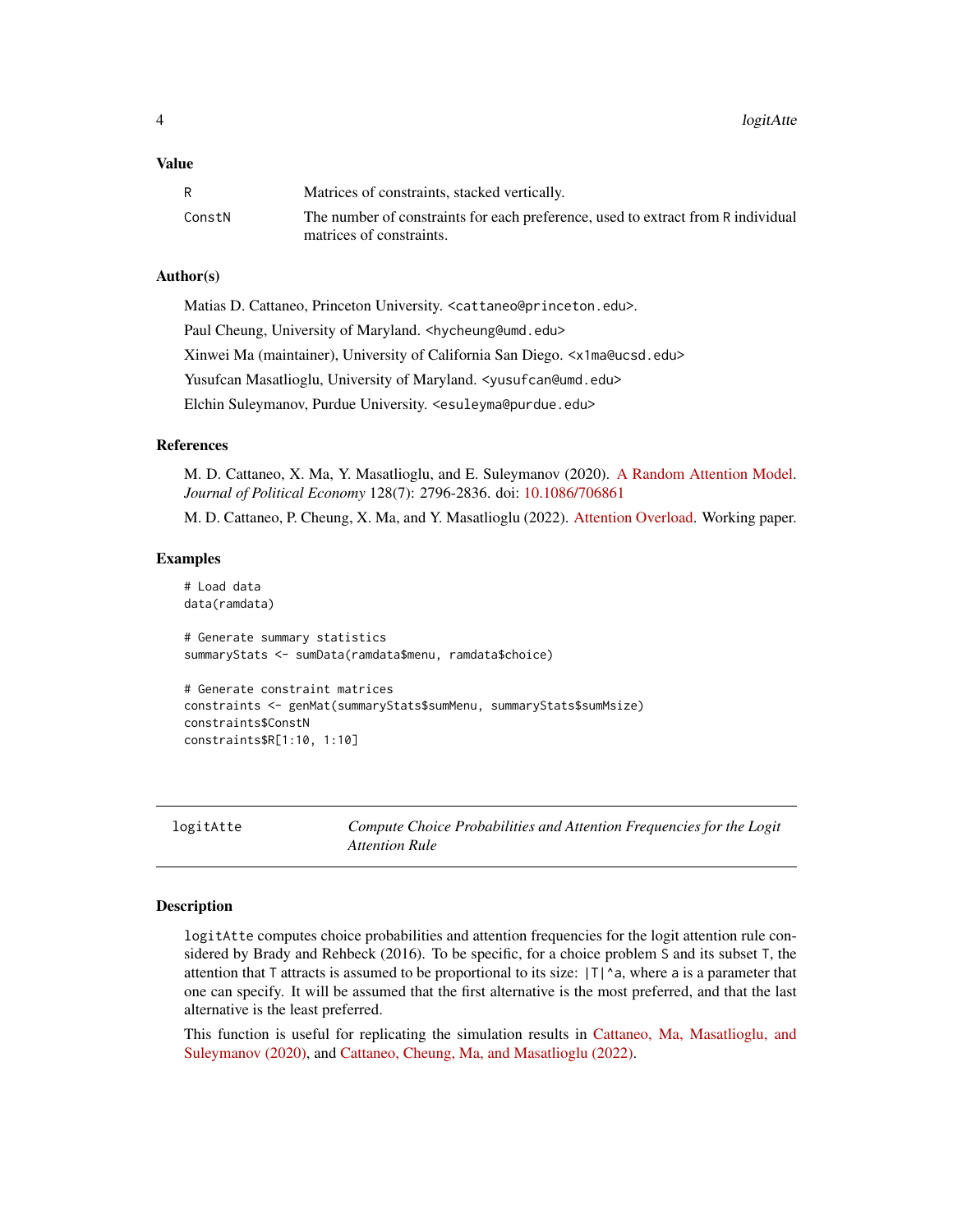#### <span id="page-4-0"></span>logitSimu 5 to 1999 and 2009 and 2009 and 2009 and 2009 and 2009 and 2009 and 2009 and 2009 and 2009 and 2009

#### Usage

logitAtte(mSize = NULL, a = NULL)

#### Arguments

| mSize | Positive integer, size of the choice problem.       |
|-------|-----------------------------------------------------|
| a     | Numeric, the parameter of the logit attention rule. |

# Value

| choiceProb | The vector of choice probabilities. |
|------------|-------------------------------------|
| atteFreq   | The attention frequency.            |

## Author(s)

Matias D. Cattaneo, Princeton University. <cattaneo@princeton.edu>. Paul Cheung, University of Maryland. <hycheung@umd.edu> Xinwei Ma (maintainer), University of California San Diego. <x1ma@ucsd.edu> Yusufcan Masatlioglu, University of Maryland. < yusufcan@umd.edu> Elchin Suleymanov, Purdue University. <esuleyma@purdue.edu>

#### References

R. L. Brady and J. Rehbeck (2016). Menu-Dependent Stochastic Feasibility. *Econometrica* 84(3): 1203-1223. doi: [10.3982/ECTA12694](https://doi.org/10.3982/ECTA12694)

M. D. Cattaneo, X. Ma, Y. Masatlioglu, and E. Suleymanov (2020). [A Random Attention Model.](https://arxiv.org/abs/1712.03448) *Journal of Political Economy* 128(7): 2796-2836. doi: [10.1086/706861](https://doi.org/10.1086/706861)

M. D. Cattaneo, P. Cheung, X. Ma, and Y. Masatlioglu (2022). [Attention Overload.](https://arxiv.org/abs/2110.10650) Working paper.

### Examples

 $logitAtte(mSize = 5, a = 2)$ 

<span id="page-4-1"></span>logitSimu *Choice Data Simulation Following the Logit Attention Rule*

#### Description

logitSimu simulates choice data according to the logit attention rule considered by Brady and Rehbeck (2016). To be specific, for a choice problem S and its subset T, the attention that T attracts is assumed to be proportional to its size:  $|T|^a$ , where a is a parameter that one can specify. It will be assumed that the first alternative is the most preferred, and that the last alternative is the least preferred.

This function is useful for replicating the simulation results in [Cattaneo, Ma, Masatlioglu, and](https://arxiv.org/abs/1712.03448) [Suleymanov \(2020\),](https://arxiv.org/abs/1712.03448) and [Cattaneo, Cheung, Ma, and Masatlioglu \(2022\).](https://arxiv.org/abs/2110.10650)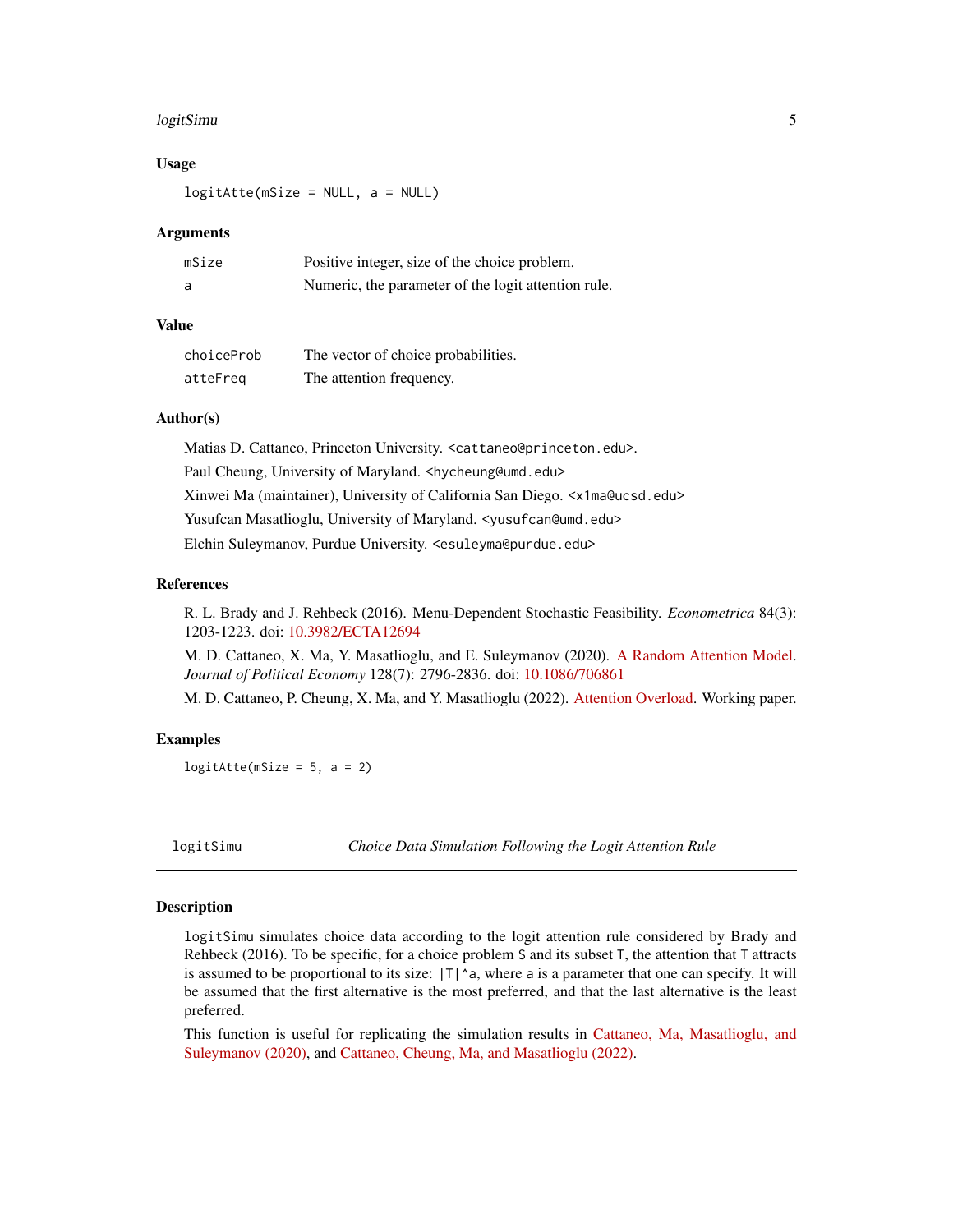#### Usage

```
logitSimu(n, uSize, mSize, a)
```
### Arguments

| n     | Positive integer, the effective sample size for each choice problem. |
|-------|----------------------------------------------------------------------|
| uSize | Positive integer, total number of alternatives.                      |
| mSize | Positive integer, size of the choice problem.                        |
| a     | Numeric, the parameter of the logit attention rule.                  |

# Value

| menu   | The choice problems.   |
|--------|------------------------|
| choice | The simulated choices. |

# Author(s)

Matias D. Cattaneo, Princeton University. <cattaneo@princeton.edu>. Paul Cheung, University of Maryland. <hycheung@umd.edu>

Xinwei Ma (maintainer), University of California San Diego. <x1ma@ucsd.edu>

Yusufcan Masatlioglu, University of Maryland. < yusufcan@umd.edu>

Elchin Suleymanov, Purdue University. <esuleyma@purdue.edu>

#### References

R. L. Brady and J. Rehbeck (2016). Menu-Dependent Stochastic Feasibility. *Econometrica* 84(3): 1203-1223. doi: [10.3982/ECTA12694](https://doi.org/10.3982/ECTA12694)

M. D. Cattaneo, X. Ma, Y. Masatlioglu, and E. Suleymanov (2020). [A Random Attention Model.](https://arxiv.org/abs/1712.03448) *Journal of Political Economy* 128(7): 2796-2836. doi: [10.1086/706861](https://doi.org/10.1086/706861)

M. D. Cattaneo, P. Cheung, X. Ma, and Y. Masatlioglu (2022). [Attention Overload.](https://arxiv.org/abs/2110.10650) Working paper.

### Examples

set.seed(42)  $logitsimu(n = 5, usize = 6, msize = 5, a = 2)$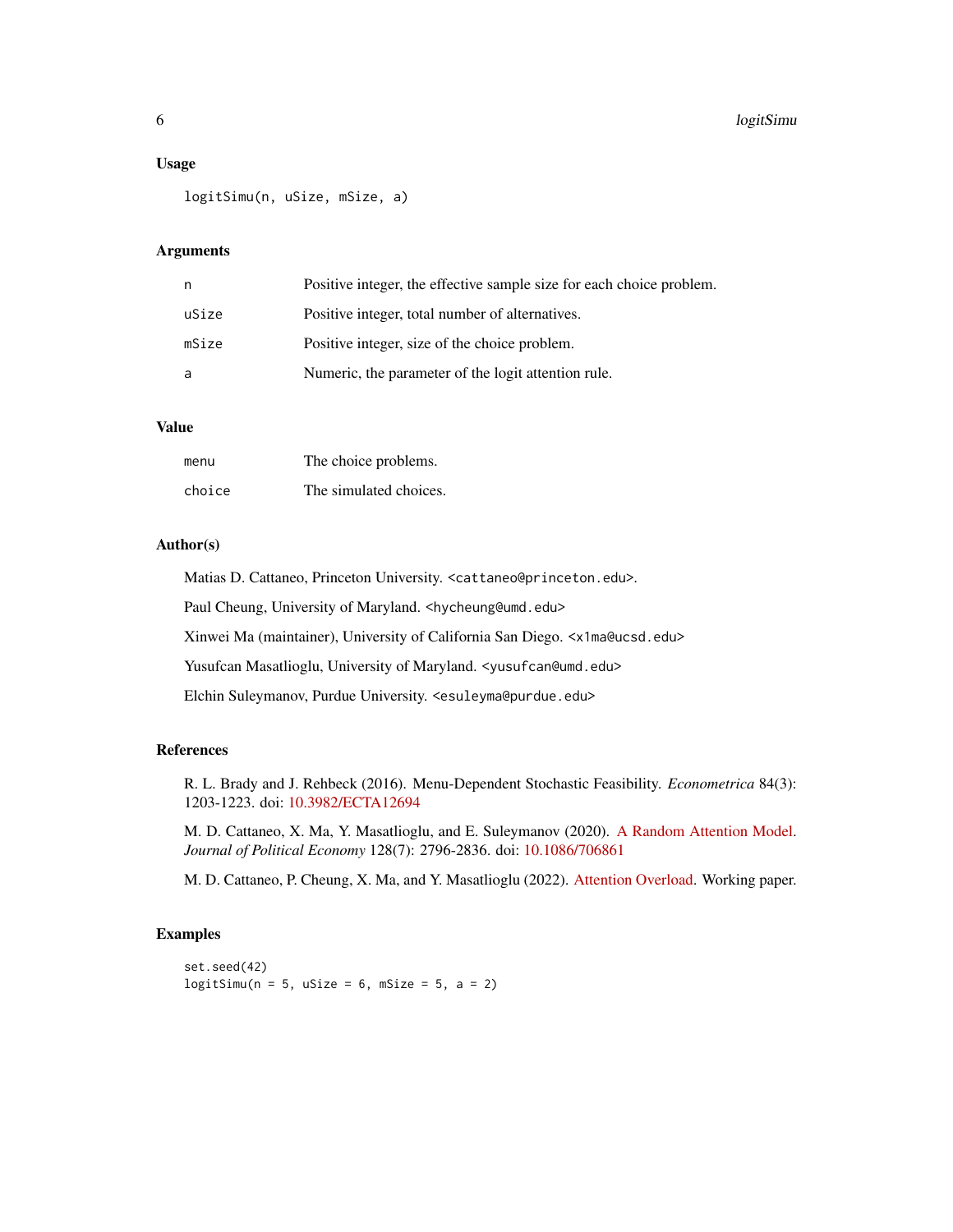<span id="page-6-1"></span><span id="page-6-0"></span>

# Description

The file contains a standard choice data of 9,000 observations. There are five alternatives in the grand set.

See [revealPref](#page-10-1) for revealed preference analysis, and [revealAtte](#page-8-1) for revealed attention. [sumData](#page-14-1) is a low-level function that computes summary statistics, and [genMat](#page-2-1) generates constraint matrices subject to given preferences.

# Format

menu Numeric matrix of 0s and 1s, choice problems (1 indicates an alternative in the choice problem and 0 otherwise).

choice Numeric matrix of 0s and 1s, choices (1 indicates an alternative being chosen).

rAtte *Revealed Preference Analysis in Random Limited Attention Models*

#### Description

This has been replaced by [revealPref](#page-10-1).

#### Usage

```
rAtte(
 menu,
  choice,
 pref_list = NULL,
 method = "GMS",nCritSimu = 2000,
 BARatio2MS = 0.1,
 BARatio2UB = 0.1,
 MNRatioGMS = NULL,
 RAM = TRUE,AOM = TRUE,
  limDataCorr = TRUE,
  attBinary = 1
)
```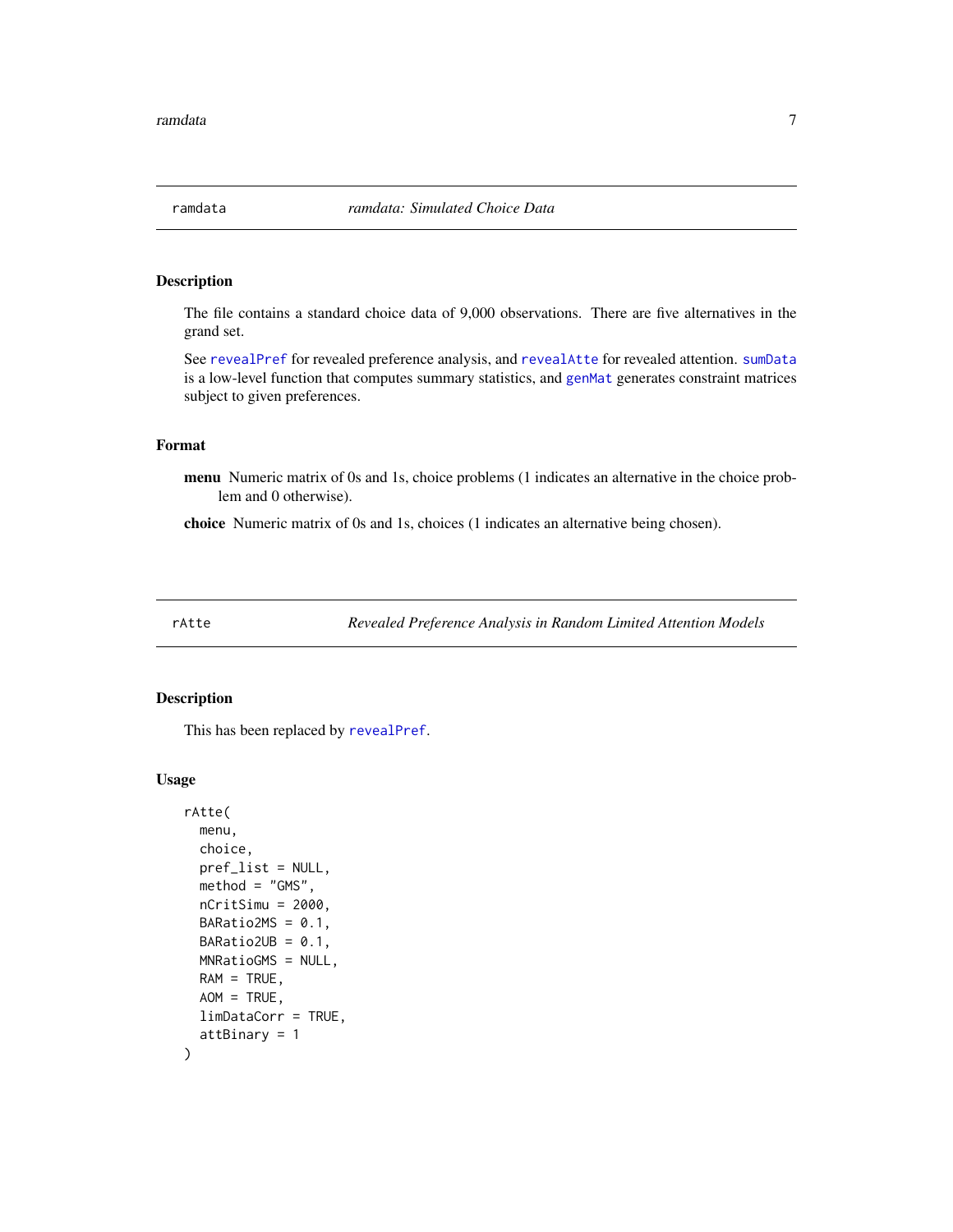# <span id="page-7-0"></span>Arguments

| menu        | Numeric matrix of 0s and 1s, the collection of choice problems.                                                                                                                                                                                                                                      |
|-------------|------------------------------------------------------------------------------------------------------------------------------------------------------------------------------------------------------------------------------------------------------------------------------------------------------|
| choice      | Numeric matrix of 0s and 1s, the collection of choices.                                                                                                                                                                                                                                              |
| pref_list   | Numeric matrix, each row corresponds to one preference. For example, c(2, 3,<br>1) means 2 is preferred to 3 and to 1. When set to NULL, the default, c(1, 2, 3,<br>$\ldots$ , will be used.                                                                                                         |
| method      | String, the method for constructing critical values. Default is GMS (generalized<br>moment selection). Other available options are LF (least favorable model), PI<br>(plug-in method), 2MS (two-step moment selection), 2UB (two-step moment up-<br>per bound), or ALL (report all critical values). |
| nCritSimu   | Integer, number of simulations used to construct the critical value. Default is<br>2000.                                                                                                                                                                                                             |
| BARatio2MS  | Numeric, beta-to-alpha ratio for two-step moment selection method. Default is<br>0.1.                                                                                                                                                                                                                |
| BARatio2UB  | Numeric, beta-to-alpha ratio for two-step moment upper bound method. Default<br>is 0.1.                                                                                                                                                                                                              |
| MNRatioGMS  | Numeric, shrinkage parameter. Default is sqrt(1/log(N)), where N is the sam-<br>ple size.                                                                                                                                                                                                            |
| <b>RAM</b>  | Boolean, whether the restrictions implied by the RAM of Cattaneo et al. (2020)<br>should be incorporated, that is, their monotonic attention assumption (default is<br>TRUE).                                                                                                                        |
| <b>AOM</b>  | Boolean, whether the restrictions implied by the AOM of Cattaneo et al. (2022)<br>should be incorporated, that is, their attention overload assumption (default is<br>TRUE).                                                                                                                         |
| limDataCorr | Boolean, whether assuming limited data (default is TRUE). When set to FALSE,<br>will assume all choice problems are observed. This option only applies when<br>RAM is set to TRUE.                                                                                                                   |
| attBinary   | Numeric, between 1/2 and 1 (default is 1), whether additional restrictions (on<br>the attention rule) should be imposed for binary choice problems (i.e., attentive<br>at binaries).                                                                                                                 |

# Value

| sumStats    | Summary statistics, generated by sumData.     |
|-------------|-----------------------------------------------|
| constraints | Matrices of constraints, generated by genMat. |
| Tstat       | Test statistic.                               |
| critVal     | Critical values.                              |
| pVal        | P-values (only available for GMS, LF and PI). |
| method      | Method for constructing critical value.       |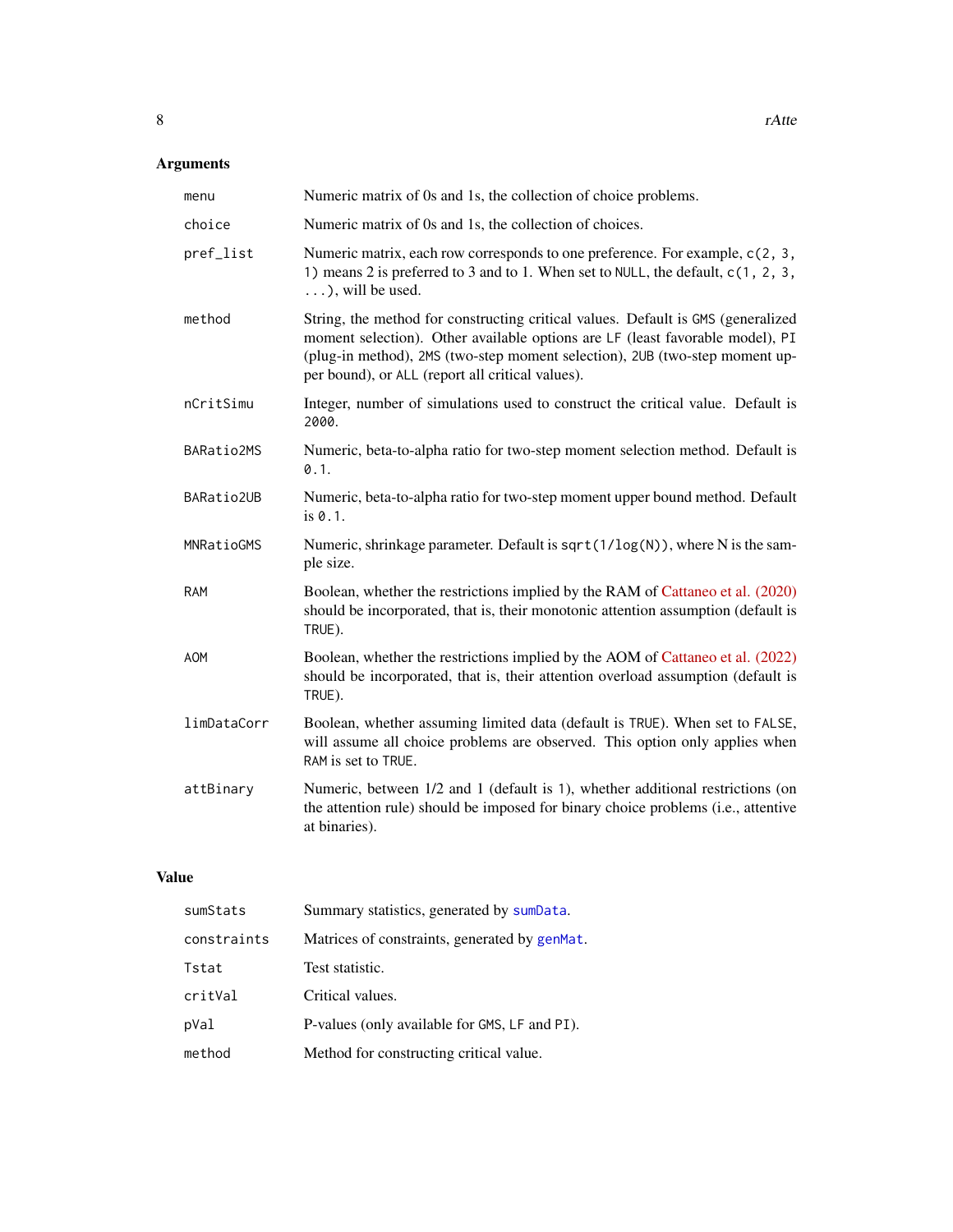#### <span id="page-8-0"></span>revealAtte 9

#### Author(s)

Matias D. Cattaneo, Princeton University. <cattaneo@princeton.edu>. Paul Cheung, University of Maryland. <hycheung@umd.edu> Xinwei Ma (maintainer), University of California San Diego. <x1ma@ucsd.edu> Yusufcan Masatlioglu, University of Maryland. < yusufcan@umd.edu> Elchin Suleymanov, Purdue University. <esuleyma@purdue.edu>

#### References

M. D. Cattaneo, X. Ma, Y. Masatlioglu, and E. Suleymanov (2020). [A Random Attention Model.](https://arxiv.org/abs/1712.03448) *Journal of Political Economy* 128(7): 2796-2836. doi: [10.1086/706861](https://doi.org/10.1086/706861)

M. D. Cattaneo, P. Cheung, X. Ma, and Y. Masatlioglu (2022). [Attention Overload.](https://arxiv.org/abs/2110.10650) Working paper.

<span id="page-8-1"></span>revealAtte *Revealed Attention Analysis in Random Limited Attention Models*

#### Description

Given a random sample of choice problems and choices, revealAtte returns the upper and lower bounds on the attention frequency following the construction of [Cattaneo, Cheung, Ma, and Masatli](https://arxiv.org/abs/2110.10650)[oglu \(2022\).](https://arxiv.org/abs/2110.10650)

[sumData](#page-14-1) is a low-level function that generates summary statistics. For revealed preference analysis, see [revealPref](#page-10-1).

#### Usage

```
revealAtte(
 menu,
  choice,
  alternative = NULL,
  S = NULL,lower = TRUE,
  upper = TRUE,
 pref = NULL,
 nCritSimu = 2000,
  level = 0.95)
```
#### Arguments

| menu        | Numeric matrix of 0s and 1s, the collection of choice problems.                                                                                                              |
|-------------|------------------------------------------------------------------------------------------------------------------------------------------------------------------------------|
| choice      | Numeric matrix of 0s and 1s, the collection of choices.                                                                                                                      |
| alternative | Numeric vector, the alternatives for which to compute bounds on the attention<br>frequency. For example, $c(1, 2, 4)$ means the first, second, and fourth alterna-<br>tives. |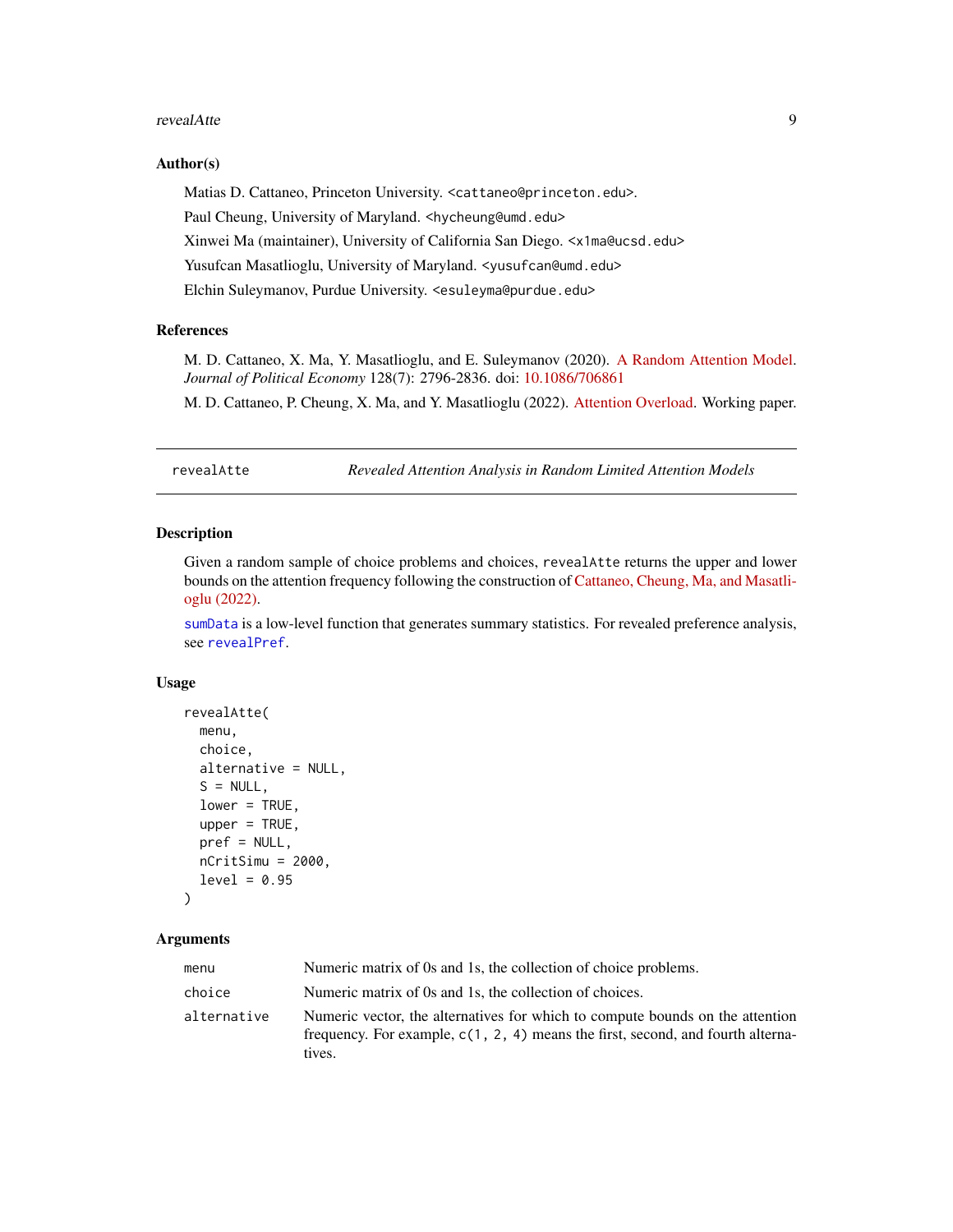| <sup>S</sup> | Numeric matrix of 0s and 1s, the collection of choice problems to compute<br>bounds on the attention frequency.                                                                                                                                                                 |
|--------------|---------------------------------------------------------------------------------------------------------------------------------------------------------------------------------------------------------------------------------------------------------------------------------|
| lower        | Boolean, whether lower bounds should be computed (default is TRUE).                                                                                                                                                                                                             |
| upper        | Boolean, whether upper bounds should be computed (default is TRUE).                                                                                                                                                                                                             |
| pref         | Numeric vector, corresponding to the preference. For example, $c(2, 3, 1)$<br>means 2 is preferred to 3 and to 1. When set to NULL, the default, $c(1, 2, 1)$<br>$3, \ldots$ , will be used. This option only applies to the upper bounds (i.e., when<br>upper is set to TRUE). |
| nCritSimu    | Integer, number of simulations used to construct the critical value. Default is<br>2000.                                                                                                                                                                                        |
| level        | Numeric, the significance level (default is $0.95$ ).                                                                                                                                                                                                                           |

# Value

| sumStats   | Summary statistics, generated by sumData. |
|------------|-------------------------------------------|
| lowerBound | Matrix containing the lower bounds.       |
| upperBound | Matrix containing the upper bounds.       |
| critVal    | The simulated critical value.             |
| opt        | Options used in the function call.        |

# Author(s)

Matias D. Cattaneo, Princeton University. <cattaneo@princeton.edu>. Paul Cheung, University of Maryland. <hycheung@umd.edu> Xinwei Ma (maintainer), University of California San Diego. <x1ma@ucsd.edu> Yusufcan Masatlioglu, University of Maryland. < yusufcan@umd.edu> Elchin Suleymanov, Purdue University. <esuleyma@purdue.edu>

#### References

M. D. Cattaneo, X. Ma, Y. Masatlioglu, and E. Suleymanov (2020). [A Random Attention Model.](https://arxiv.org/abs/1712.03448) *Journal of Political Economy* 128(7): 2796-2836. doi: [10.1086/706861](https://doi.org/10.1086/706861)

M. D. Cattaneo, P. Cheung, X. Ma, and Y. Masatlioglu (2022). [Attention Overload.](https://arxiv.org/abs/2110.10650) Working paper.

# Examples

```
# Load data
data(ramdata)
# Set seed, to replicate simulated critical values
set.seed(42)
# preference
pref \leq matrix(c(1, 2, 3, 4, 5), ncol=5, byrow=TRUE)
# list of choice problems
S \leftarrow matrix(c(1, 1, 0, 0, 0,
```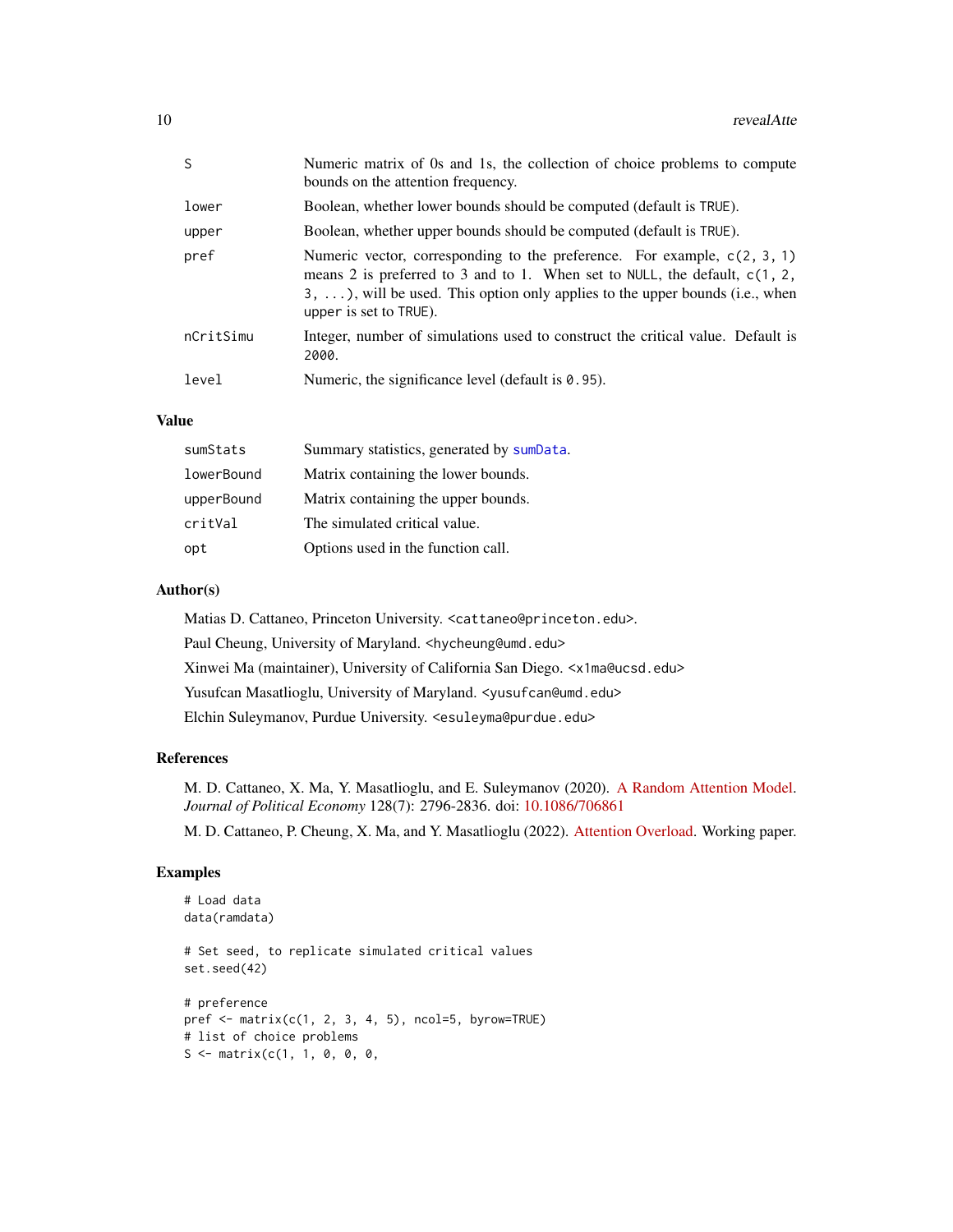#### <span id="page-10-0"></span>revealPref 2012 11

```
1, 1, 1, 0, 0,
              1, 1, 1, 0, 1,
              1, 1, 1, 1, 1), ncol=5, byrow=TRUE)
result <- revealAtte(menu = ramdata$menu, choice = ramdata$choice,
 alternative = c(1,2), S = S,
 lower = TRUE, upper = TRUE,
 pref = pref)
summary(result)
```
<span id="page-10-1"></span>

revealPref *Revealed Preference Analysis in Random Limited Attention Models*

#### Description

Given a random sample of choice problems and choices, revealPref returns test statistics, critical values and p-values against a collection of preferences. Five methods for choosing critical values are available: (i) GMS: generalized moment selection (plug-in (estimated) moment conditions with shrinkage); (ii) PI: critical values based on plug-in estimated moment conditions (this is not uniformly valid); (iii) LF: critical values based on the least favorable model (plug-in 0 for the moment conditions); (iv) 2MS: two-step moment selection; and (v) 2UB: refined moment selection (plug-in upper bound of moment inequalities).

[sumData](#page-14-1) is a low-level function that generates summary statistics, and [genMat](#page-2-1) can be used to construct the constraint matrices. The simulated dataset [ramdata](#page-6-1) is also provided for illustration. For revealed attention analysis, see [revealAtte](#page-8-1).

#### Usage

```
revealPref(
 menu,
  choice,
  pref_list = NULL,
 method = "GMS",nCritsimu = 2000,BARatio2MS = 0.1,
  BARatio2UB = 0.1,
 MNRatioGMS = NULL,
  RAM = TRUE,AOM = TRUE,limDataCorr = TRUE,
  attBinary = 1
)
```
# Arguments

| menu   | Numeric matrix of 0s and 1s, the collection of choice problems. |
|--------|-----------------------------------------------------------------|
| choice | Numeric matrix of 0s and 1s, the collection of choices.         |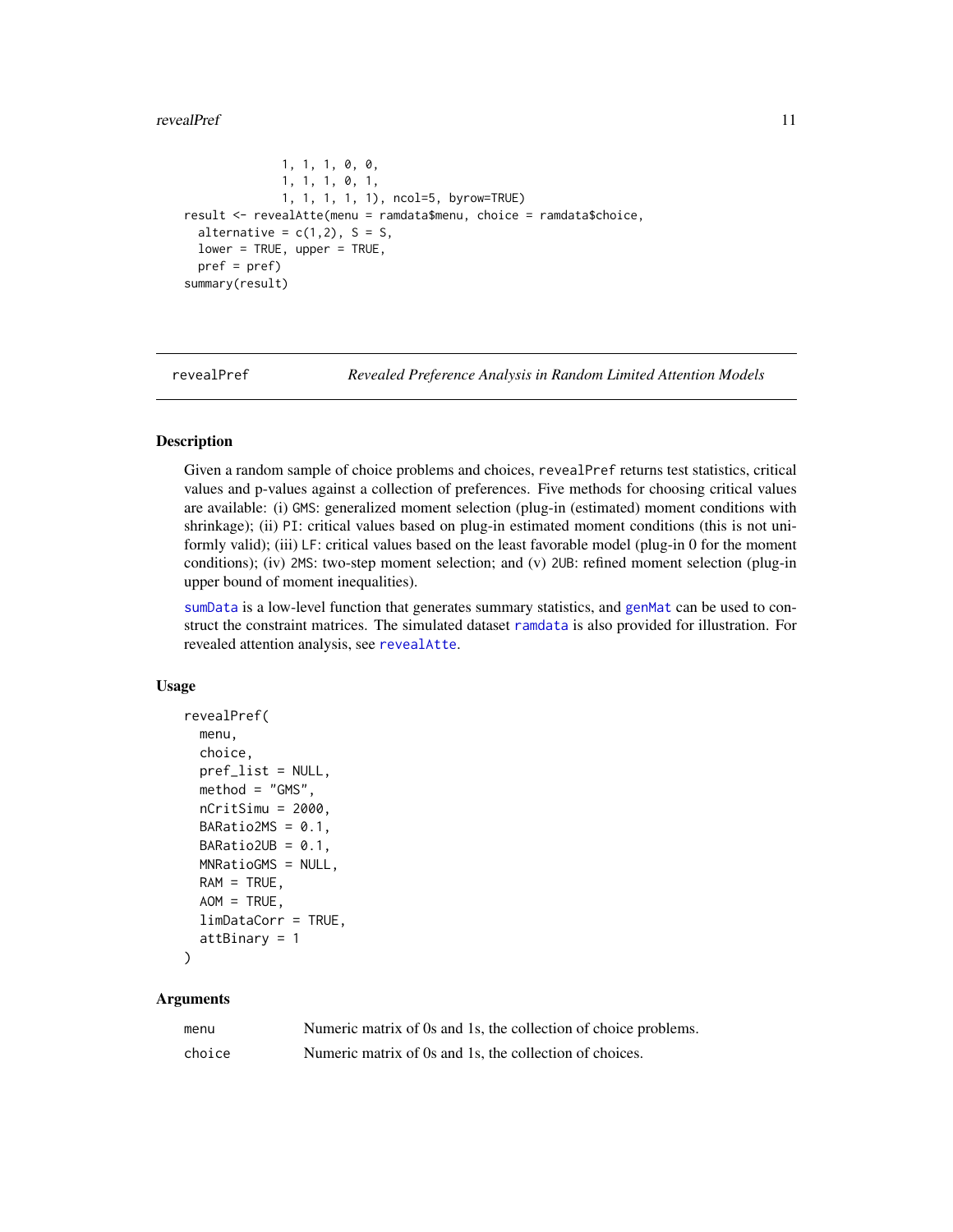<span id="page-11-0"></span>

| pref_list   | Numeric matrix, each row corresponds to one preference. For example, c(2, 3,<br>1) means 2 is preferred to 3 and to 1. When set to NULL, the default, c(1, 2, 3,<br>$\ldots$ , will be used.                                                                                                         |
|-------------|------------------------------------------------------------------------------------------------------------------------------------------------------------------------------------------------------------------------------------------------------------------------------------------------------|
| method      | String, the method for constructing critical values. Default is GMS (generalized<br>moment selection). Other available options are LF (least favorable model), PI<br>(plug-in method), 2MS (two-step moment selection), 2UB (two-step moment up-<br>per bound), or ALL (report all critical values). |
| nCritSimu   | Integer, number of simulations used to construct the critical value. Default is<br>2000.                                                                                                                                                                                                             |
| BARatio2MS  | Numeric, beta-to-alpha ratio for two-step moment selection method. Default is<br>0.1.                                                                                                                                                                                                                |
| BARatio2UB  | Numeric, beta-to-alpha ratio for two-step moment upper bound method. Default<br>is 0.1.                                                                                                                                                                                                              |
| MNRatioGMS  | Numeric, shrinkage parameter. Default is sqrt(1/log(N)), where N is the sam-<br>ple size.                                                                                                                                                                                                            |
| <b>RAM</b>  | Boolean, whether the restrictions implied by the RAM of Cattaneo et al. (2020)<br>should be incorporated, that is, their monotonic attention assumption (default is<br>TRUE).                                                                                                                        |
| <b>AOM</b>  | Boolean, whether the restrictions implied by the AOM of Cattaneo et al. (2022)<br>should be incorporated, that is, their attention overload assumption (default is<br>TRUE).                                                                                                                         |
| limDataCorr | Boolean, whether assuming limited data (default is TRUE). When set to FALSE,<br>will assume all choice problems are observed. This option only applies when<br>RAM is set to TRUE.                                                                                                                   |
| attBinary   | Numeric, between 1/2 and 1 (default is 1), whether additional restrictions (on<br>the attention rule) should be imposed for binary choice problems (i.e., attentive<br>at binaries).                                                                                                                 |
|             |                                                                                                                                                                                                                                                                                                      |

# Value

| sumStats    | Summary statistics, generated by sumData.     |
|-------------|-----------------------------------------------|
| constraints | Matrices of constraints, generated by genMat. |
| Tstat       | Test statistic.                               |
| critVal     | Critical values.                              |
| pVal        | P-values (only available for GMS, LF and PI). |
| method      | Method for constructing critical value.       |

# Author(s)

Matias D. Cattaneo, Princeton University. <cattaneo@princeton.edu>. Paul Cheung, University of Maryland. <hycheung@umd.edu> Xinwei Ma (maintainer), University of California San Diego. <x1ma@ucsd.edu> Yusufcan Masatlioglu, University of Maryland. <yusufcan@umd.edu> Elchin Suleymanov, Purdue University. <esuleyma@purdue.edu>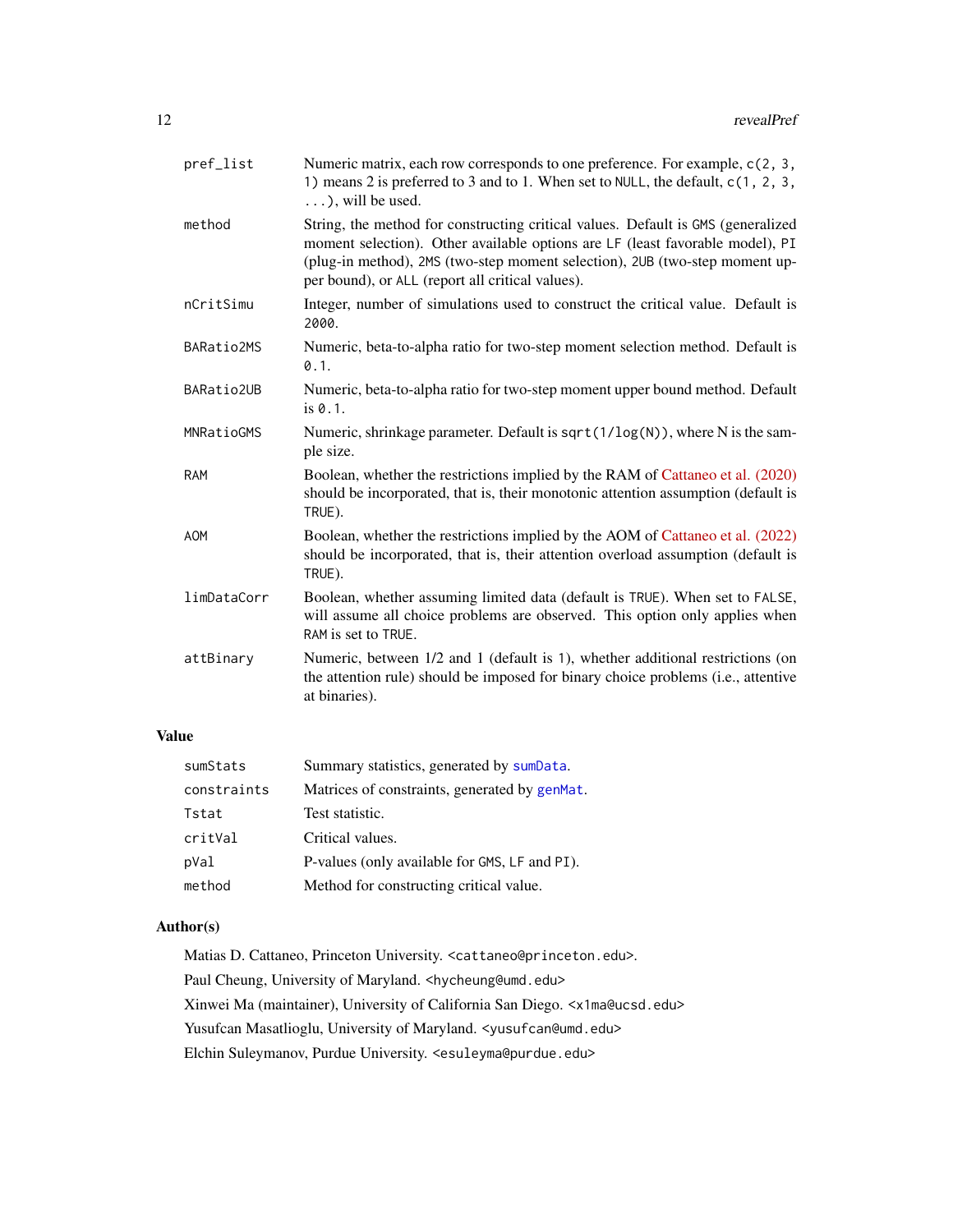#### <span id="page-12-0"></span>revealPrefModel 13

#### References

M. D. Cattaneo, X. Ma, Y. Masatlioglu, and E. Suleymanov (2020). [A Random Attention Model.](https://arxiv.org/abs/1712.03448) *Journal of Political Economy* 128(7): 2796-2836. doi: [10.1086/706861](https://doi.org/10.1086/706861)

M. D. Cattaneo, P. Cheung, X. Ma, and Y. Masatlioglu (2022). [Attention Overload.](https://arxiv.org/abs/2110.10650) Working paper.

#### Examples

```
# Load data
data(ramdata)
# Set seed, to replicate simulated critical values
set.seed(42)
# list of preferences
pref_list <- matrix(c(1, 2, 3, 4, 5,
                      2, 1, 3, 4, 5,
                      2, 3, 4, 5, 1,
                      5, 4, 3, 2, 1), ncol=5, byrow=TRUE)
# revealed preference using only RAM restrictions
result1 <- revealPref(menu = ramdata$menu, choice = ramdata$choice, method = "GMS",
 pref_list = pref_list, RAM = TRUE, AOM = FALSE)
summary(result1)
# revealed preference using only AOM restrictions
result2 <- revealPref(menu = ramdata$menu, choice = ramdata$choice, method = "GMS",
 pref_list = pref_list, RAM = FALSE, AOM = TRUE)
summary(result2)
# revealed preference using both RAM and AOM restrictions
result3 <- revealPref(menu = ramdata$menu, choice = ramdata$choice, method = "GMS",
 pref_list = pref_list, RAM = TRUE, AOM = TRUE)
summary(result3)
# revealed preference employing additional restrictions for binary choice problems
result4 <- revealPref(menu = ramdata$menu, choice = ramdata$choice, method = "GMS",
 pref_list = pref_list, RAM = TRUE, AOM = TRUE, attBinary = 2/3)
summary(result4)
```
revealPrefModel *Model Falsification with Random Limited Attention*

#### **Description**

Given a collection of choice problems and corresponding choice probabilities, revealPrefModel determines if they are compatible with the Random Attention Model (RAM) of [Cattaneo, Ma,](https://arxiv.org/abs/1712.03448) [Masatlioglu, and Suleymanov \(2020\)](https://arxiv.org/abs/1712.03448) and/or the Attention Overload Model (AOM) of [Cattaneo,](https://arxiv.org/abs/2110.10650) [Cheung, Ma, and Masatlioglu \(2022\).](https://arxiv.org/abs/2110.10650)

See [revealPref](#page-10-1) for revealed preference analysis with empirical choice data.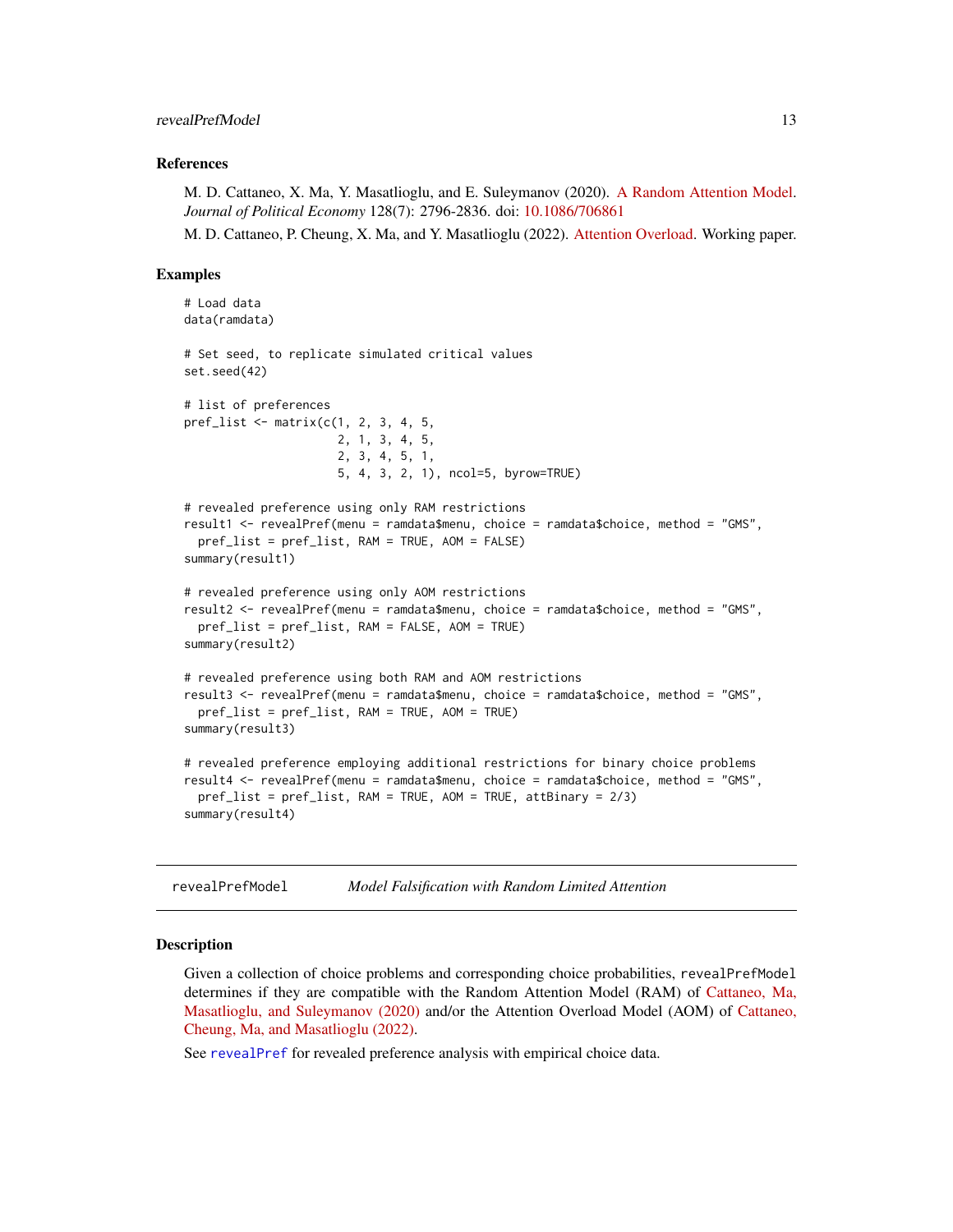# Usage

```
revealPrefModel(
 menu,
 prob,
 pref_list = NULL,
 RAM = TRUE,AOM = TRUE,limDataCorr = TRUE,
  attBinary = 1
\mathcal{L}
```
# Arguments

| menu        | Numeric matrix of 0s and 1s, the collection of choice problems.                                                                                                                               |
|-------------|-----------------------------------------------------------------------------------------------------------------------------------------------------------------------------------------------|
| prob        | Numeric matrix, the collection of choice probabilities                                                                                                                                        |
| pref_list   | Numeric matrix, each row corresponds to one preference. For example, c(2, 3,<br>1) means 2 is preferred to 3 and to 1. When set to NULL, the default, c(1, 2, 3,<br>$\ldots$ ), will be used. |
| <b>RAM</b>  | Boolean, whether the restrictions implied by the RAM of Cattaneo et al. (2020)<br>should be incorporated, that is, their monotonic attention assumption (default is<br>TRUE).                 |
| <b>AOM</b>  | Boolean, whether the restrictions implied by the AOM of Cattaneo et al. (2022)<br>should be incorporated, that is, their attention overload assumption (default is<br>TRUE).                  |
| limDataCorr | Boolean, whether assuming limited data (default is TRUE). When set to FALSE,<br>will assume all choice problems are observed. This option only applies when<br>RAM is set to TRUE.            |
| attBinary   | Numeric, between $1/2$ and 1 (default is 1), whether additional restrictions (on<br>the attention rule) should be imposed for binary choice problems (i.e., attentive<br>at binaries).        |

# Value

| constraints  | Matrices of constraints, generated by genMat. R: a matrix containing all con-<br>straints. Const. number of constraints for each preference. |
|--------------|----------------------------------------------------------------------------------------------------------------------------------------------|
|              |                                                                                                                                              |
| inequalities | The moment inequalities. Positive numbers indicate that the RAM/AOM re-                                                                      |
|              | strictions are rejected by the given choice probabilities. R: a vector containing                                                            |
|              | all moment inequalities. ConstN: number of constraints for each preference.                                                                  |

#### Author(s)

Matias D. Cattaneo, Princeton University. <cattaneo@princeton.edu>. Paul Cheung, University of Maryland. <hycheung@umd.edu> Xinwei Ma (maintainer), University of California San Diego. <x1ma@ucsd.edu> Yusufcan Masatlioglu, University of Maryland. < yusufcan@umd.edu> Elchin Suleymanov, Purdue University. <esuleyma@purdue.edu>

<span id="page-13-0"></span>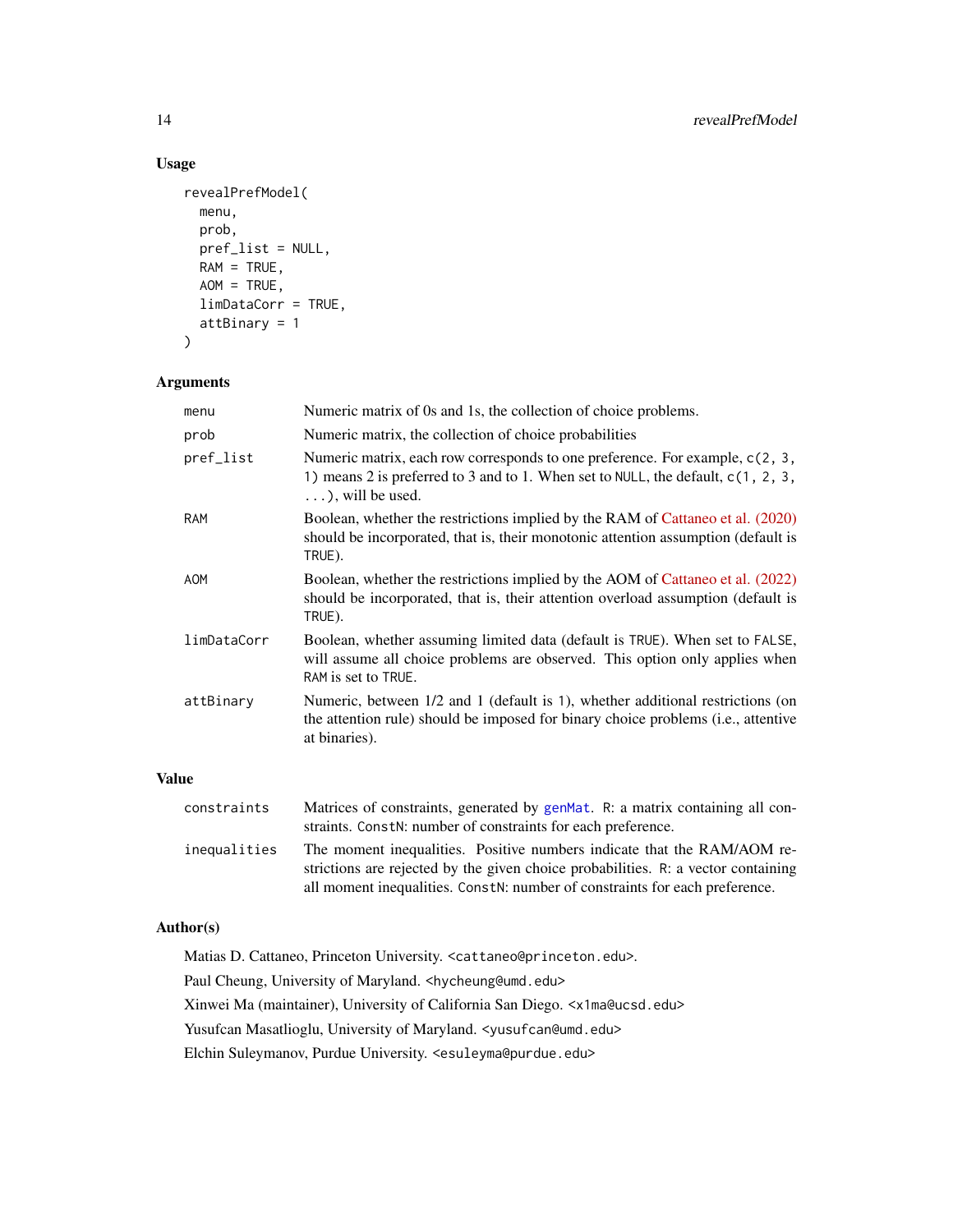#### <span id="page-14-0"></span>sumData 15

#### References

M. D. Cattaneo, X. Ma, Y. Masatlioglu, and E. Suleymanov (2020). [A Random Attention Model.](https://arxiv.org/abs/1712.03448) *Journal of Political Economy* 128(7): 2796-2836. doi: [10.1086/706861](https://doi.org/10.1086/706861)

M. D. Cattaneo, P. Cheung, X. Ma, and Y. Masatlioglu (2022). [Attention Overload.](https://arxiv.org/abs/2110.10650) Working paper.

#### Examples

```
# Logit attention with parameter 2
# True preference: 1 2 3 4 5 6
menu \leq prob \leq matrix(c(1, 1, 1, 1, 1, 1,
                         0, 1, 1, 1, 1, 1,
                         1, 0, 1, 1, 1, 1,
                         1, 1, 0, 1, 1, 1,
                         1, 1, 1, 0, 1, 1,
                         1, 1, 1, 1, 0, 1,
                         1, 1, 1, 1, 1, 0), ncol=6, byrow=TRUE)
for (i in 1:nrow(prob)) prob[i, menu[i, ]==1] <- logitAtte(sum(menu[i, ]), 2)$choiceProb
# List of preferences to be tested
pref_list <- matrix(c(1, 2, 3, 4, 5, 6,
                      2, 3, 4, 5, 6, 1), ncol=6, byrow=TRUE)
# RAM only
result1 <- revealPrefModel(menu = menu, prob = prob, pref_list = pref_list, RAM = TRUE, AOM = FALSE)
summary(result1)
# AOM only
result2 <- revealPrefModel(menu = menu, prob = prob, pref_list = pref_list, RAM = FALSE, AOM = TRUE)
summary(result2)
# Both RAM and AOM
result3 <- revealPrefModel(menu = menu, prob = prob, pref_list = pref_list, RAM = TRUE, AOM = TRUE)
summary(result3)
```
<span id="page-14-1"></span>sumData *Generate Summary Statistics*

#### Description

sumData generates summary statistics. Given a collection of choice problems and corresponding choices, sumData calculates the number of occurrences of each choice problem, as well as the empirical choice probabilities.

This function is embedded in [revealPref](#page-10-1).

#### Usage

sumData(menu, choice)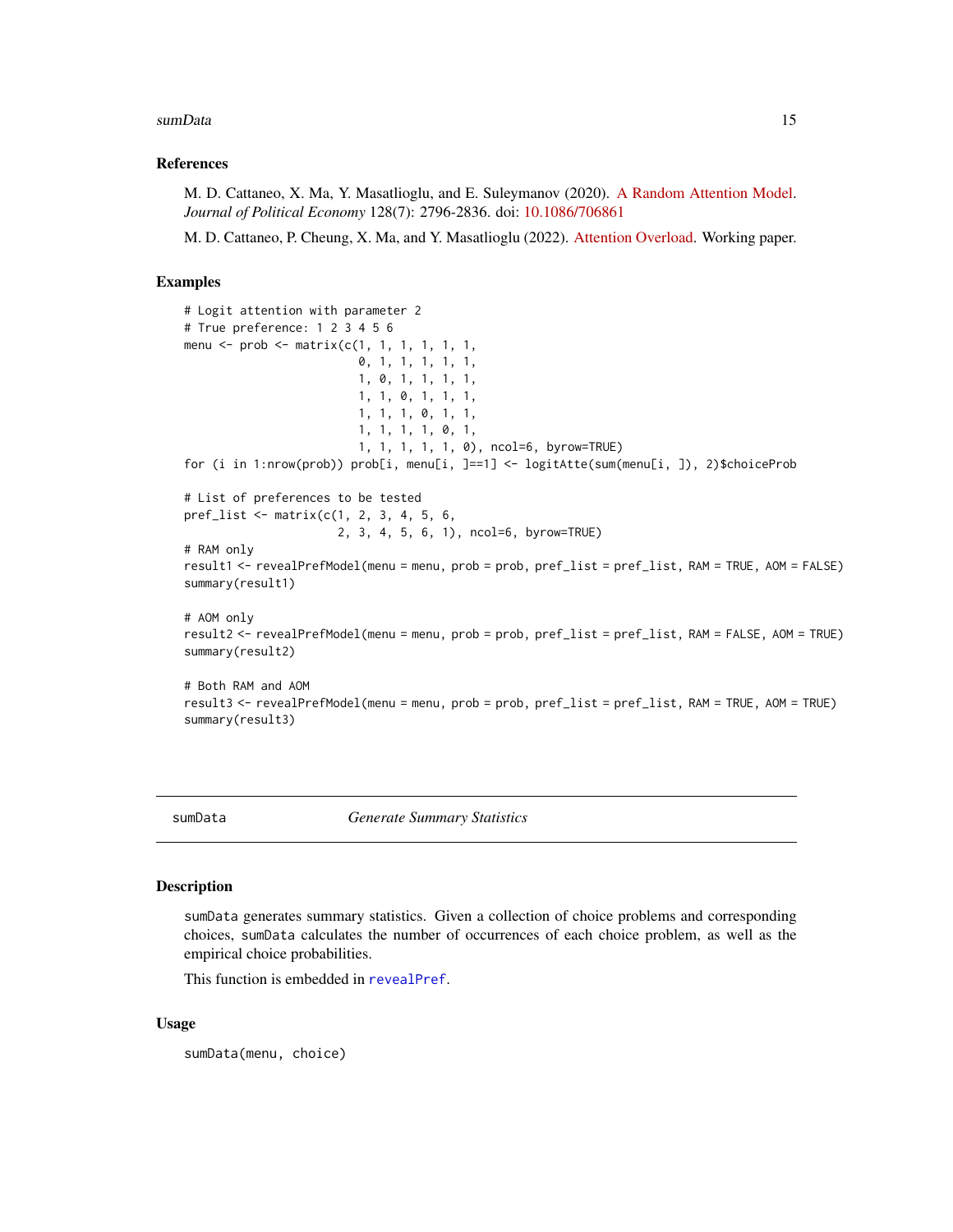16 sumData

#### Arguments

| menu   | Numeric matrix of 0s and 1s, the collection of choice problems. |
|--------|-----------------------------------------------------------------|
| choice | Numeric matrix of 0s and 1s, the collection of choices.         |

# Value

| sumMenu    | Summary of choice problems, with repetitions removed.                                           |
|------------|-------------------------------------------------------------------------------------------------|
| sumProb    | Estimated choice probabilities as sample averages for different choice problems.                |
| sumN       | Effective sample size for each choice problem.                                                  |
| sumMsize   | Size of each choice problem.                                                                    |
| sumProbVec | Estimated choice probabilities as sample averages, collapsed into a column vec-<br>tor.         |
| Sigma      | Estimated variance-covariance matrix for the choice rule, scaled by relative sam-<br>ple sizes. |

# Author(s)

Matias D. Cattaneo, Princeton University. <cattaneo@princeton.edu>. Paul Cheung, University of Maryland. <hycheung@umd.edu> Xinwei Ma (maintainer), University of California San Diego. <x1ma@ucsd.edu>

Yusufcan Masatlioglu, University of Maryland. < yusufcan@umd.edu>

Elchin Suleymanov, Purdue University. <esuleyma@purdue.edu>

### References

M. D. Cattaneo, X. Ma, Y. Masatlioglu, and E. Suleymanov (2020). [A Random Attention Model.](https://arxiv.org/abs/1712.03448) *Journal of Political Economy* 128(7): 2796-2836. doi: [10.1086/706861](https://doi.org/10.1086/706861)

M. D. Cattaneo, P. Cheung, X. Ma, and Y. Masatlioglu (2022). [Attention Overload.](https://arxiv.org/abs/2110.10650) Working paper.

# Examples

```
# Load data
data(ramdata)
```

```
# Generate summary statistics
summaryStats <- sumData(ramdata$menu, ramdata$choice)
nrow(summaryStats$sumMenu)
min(summaryStats$sumN)
```

```
summaryStats$sumMenu[1, ]
summaryStats$sumProb[1, ]
summaryStats$sumN[1]
```